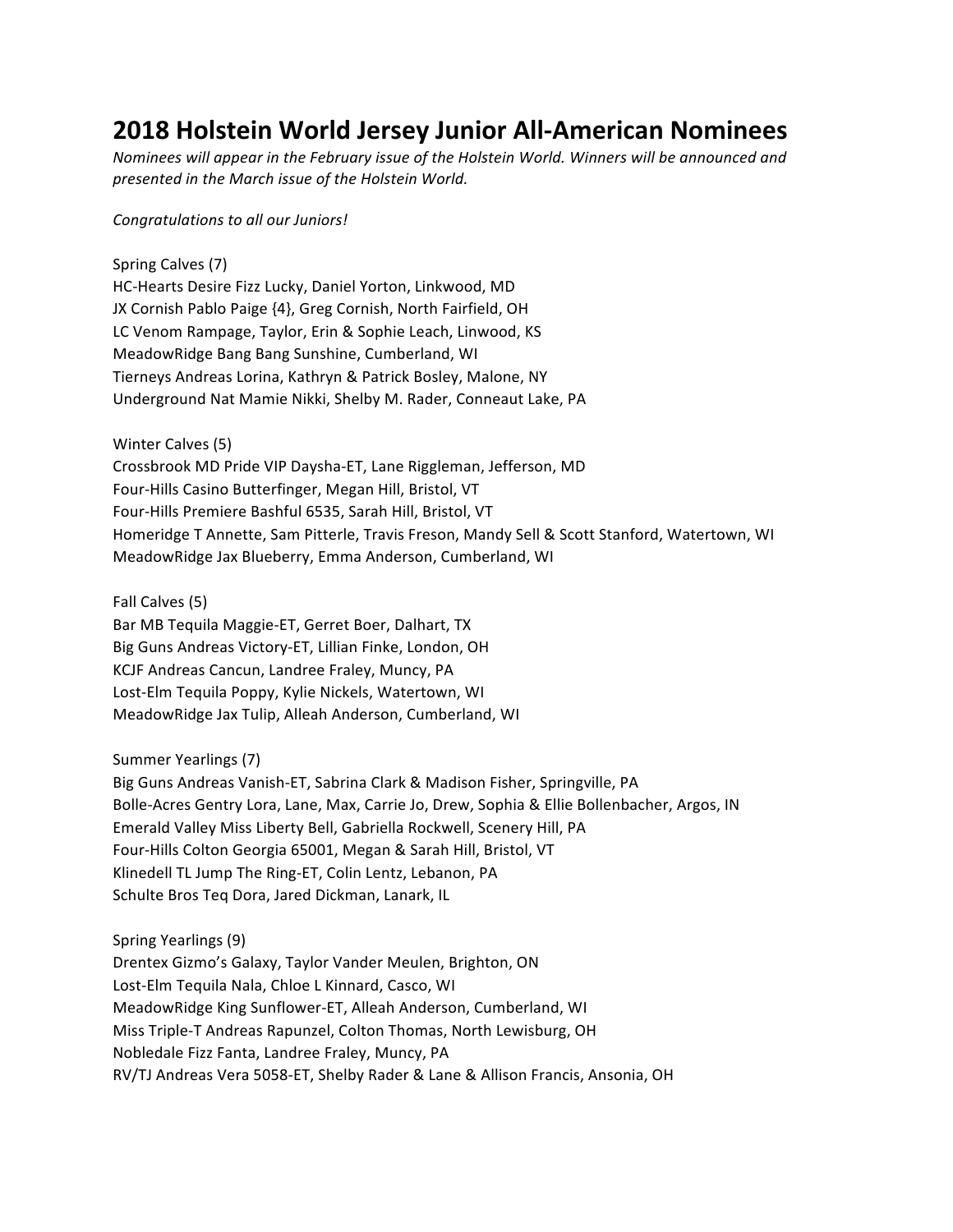Winter Yearlings (7) Beslea Vivitar Goblin, Miles Price, Christian Cunningham & Clayton Arntz, Martinton, IL Breezy Knoll Tequila Tosha, Alek & Brooke Krueger, Hazel Green, WI Carpsview Roman Basil, Robert D. Nagel, Clymer, NY Lost-Elm Tequila Skydome, Kylie Nickels, Watertown, WI Meadowridge Fizz Sparkle, Cole Kruse & Gene Henderson, Dyersville, IA Sugar&Spice MG Confession, Mason Ziemba, Durhamville, NY

Fall Yearlings (3)

MeadowRidge Tristan Trudy, Alleah Anderson, Cumberland, WI Miss Incentive Monique, Hannah Nelson & Noah Bilz, Ellsworth, WI Wildweed Primero Lightning, Michael & Megan Moede & Katie Leuvica, Algoma, WI

Yearlings in Milk (5)

Carly-O Tequila Always {4}-ET, Carly Olufs, Petaluma, CA DKG Motion Shelby, Trevor, Lane & Blake Greiwe & Grace, Garrett & Meredith Hageman, Sidney, OH Julie-Ann Tequila Asia, Analise Stover, Carlisle, PA Schulte Bros HG Griffen-ET, Alexandria Newbold & Isabella Sanatore, Ashville, OH Smokin Hot Lithium, Austin Nauman, Norwalk, WI

Jr. Two-Year-Olds (4) DKG Motion Jolly, Blake Griewe, Sidney, OH Heath-Stiles Colton Bianca-ET, Jacob, Logan & Madison Harbaugh, Marion, WI Opportunity Tequila Margherita-ET, Melissa Sprecher, Sauk City, WI Twincounty Colton Eulayla, Landree Fraley Muncy, PA

Sr. Two-Year-Olds (4) DKG Ritz Relentless Sugar, Lane Griewe, Sidney, OH Impressions Ringo, Gerret & Anneke Boer, Dalhart, TX LC Success Abilene, Taylor, Erin & Sophie Leach, Linwood, KS MeadowRidge Granite Allia, Alleah Anderson, Cumberland, WI

Jr. Three-Year-Olds (3) Klinedell Tequila Janice, Jacob Kline, Myerstown, PA MeadowRidge Kasanova Sara, Emma Anderson, Cumberland, WI Miss Premier Mangorita, Colton Thomas, North Lewisburg, OH

Sr. Three-Year-Olds (1) Fire-Lake Premier Meg, Joshua, Hannah, Nicole & Rebecca Sanders, Turlock, CA

Four-Year-Olds (4) Chilli Nitro Cabo-ET, Ben, Andy, Blessing & Grace Sauder, Tremont, IL Homeridge Tequila Viv 2, Matthew Boop, Millmont, PA Smokin Hot Light the Lamp, Austin Nauman, Norwalk, WI